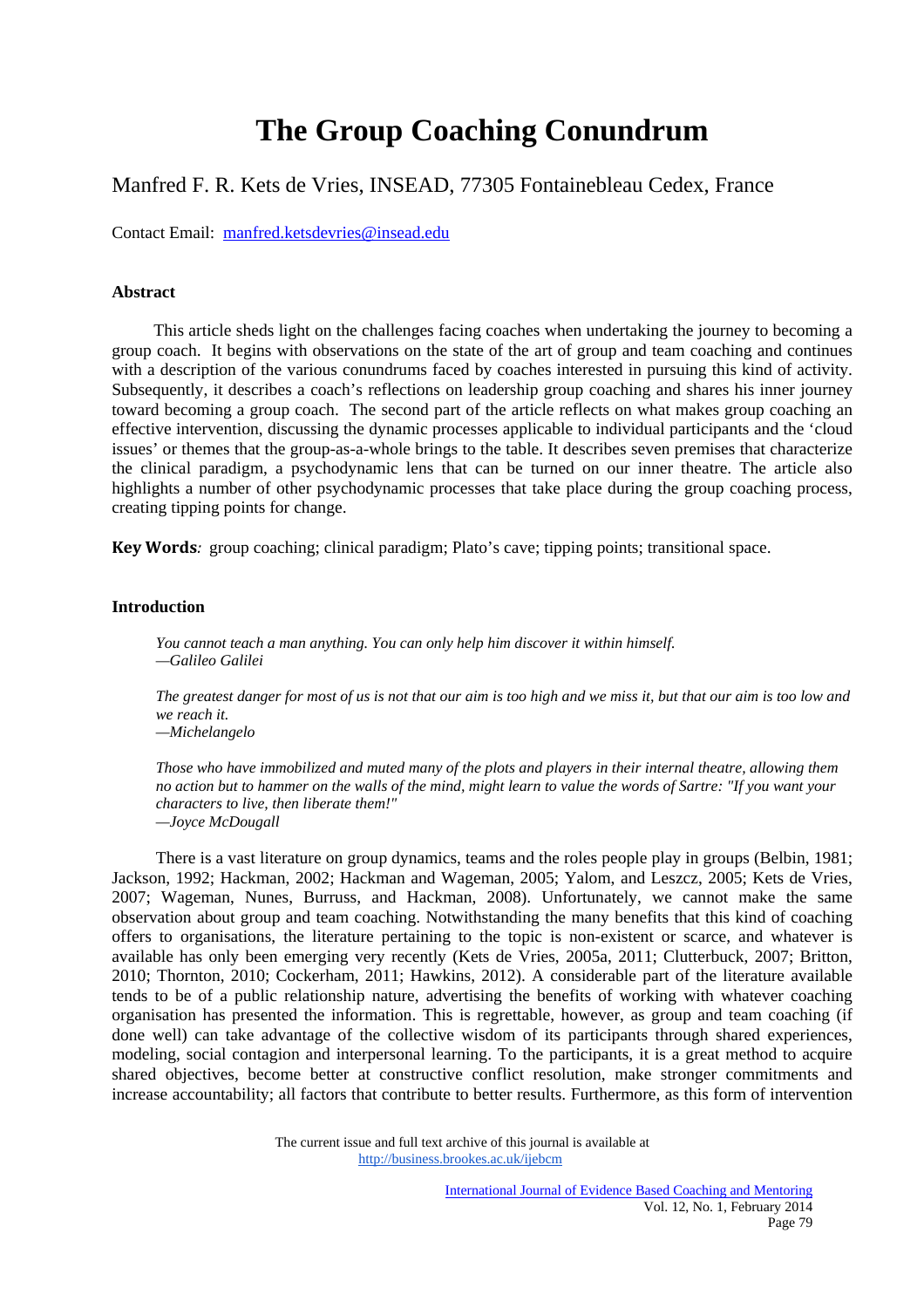increases trust and reduces conflict, participants can achieve the required objectives by focusing on whatever the real work is that needs to be done. Thus, group and team coaching makes a highly effective way of creating tipping points for change. This form of intervention will be very apposite in today's highly complex, global, networking oriented organisations, which are characterized by great cultural diversity and virtuality (Driskell, Radtke, and Salas, 2003).

 This article describes the conundrum that leadership coaches face when wanting to undertake the journey of becoming a group coach. For the purpose of illumination, a composite case history is used to demonstrate some of the important issues pertaining to this kind of intervention. The case presented illustrates what coaches are up against when undertaking this venture. This particular case discussion is presented in the context of coaching at INSEAD, the most global business school in the world (having campuses in France, Singapore, and Abu Dhabi). At this institution, given the cultural diversity of its clientele, effective working in teams is viewed as being of paramount importance. The first part of this article describes the case study of Peter's reflections on leadership group coaching, exploring his inner journey toward becoming a group coach. The second part of the article discusses what I believe makes group coaching such an effective intervention technique, exploring the dynamic processes applicable to individual participants, and the "cloud" issues—themes that the group-as-a-whole brings to the table.

## **1. A coach's journey**

Peter had been asked to facilitate a group coaching session, unsupervised. For the first time he was going solo as a group coach, something he had looked forward to for a considerable time. So it was ironic that he felt so anxious. But one-on-one coaching is one thing; coaching in a group setting is a very different matter. It presented him with a conundrum—a number of puzzling questions. The way he felt now reminded Peter of how he had felt when he once took part in a fire walk. Taking the first step had been scary, but once he got the hang of it, the walk had been extremely exhilarating. To his great surprise he didn't get burned. Peter realised that going solo was another fire walk. Yes, he felt anxious—but he also felt exhilarated and curious. He was looking forward to the adventure. The session would be a milestone, the first step toward yet another role in his protean career. He should see it as the start of a new working identity.

#### *Becoming*

 From the moment Peter had learned about coaching, he had been enthusiastic about it. As an executive, he had participated in various coaching interventions, and always found the coaches' insights extremely useful. He believed that coaching was a great way to help people deal more effectively with their professional and personal life. What better career can you have than one where you get the best out of people? What could be better than enabling others to make decisions that would improve the quality of their life? But there had been obstacles to overcome. Peter realised that if he was going to be effective as a coach, he had to deal with some issues of his own. To do this kind of work, he needed a healthy balance in his own life—and there had been times when his life had been completely out of sync. He needed to work on his relationships with people close to him, which meant working on his own emotional self-mastery. For Peter, overcoming fears, insecurity, and uncertainties had been a lifelong challenge. But Peter knew that nobody could make him feel inferior without his own consent. He needed to have greater clarity about why he wanted to become a coach before he embarked on this new career. He had to ask himself some searching questions.

#### *A state of being*

 Peter asked himself a range of questions concerning his desire to become a coach. Was it about helping himself or was it about helping other people? To be an effective coach, he would have to be willing to leave his ego outside the door when dealing with others. Could he do that? Could he leave himself out of the picture, and step into another person's world? He knew he would only be able to function authentically as a coach if he could answer "Yes" to those questions.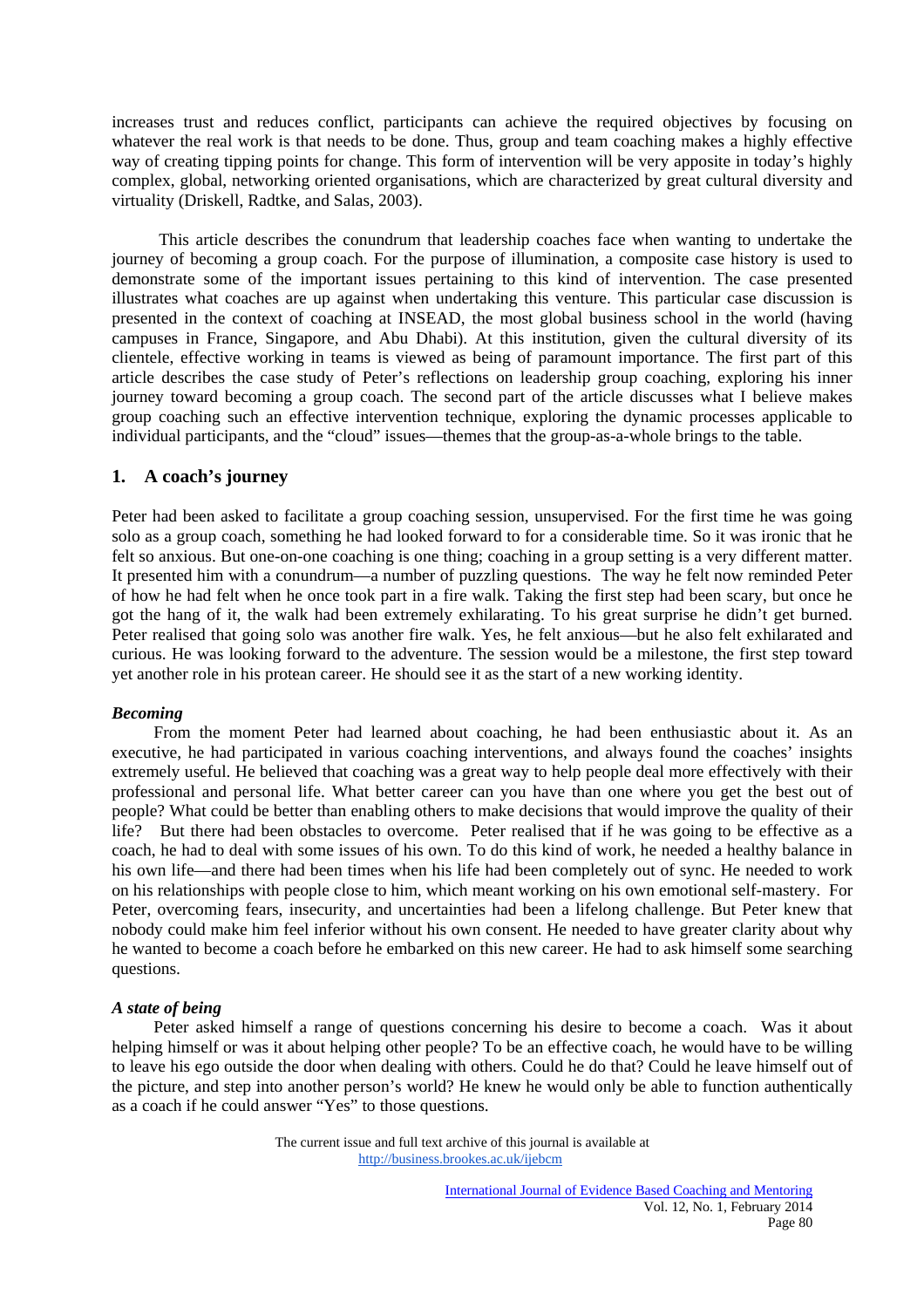Peter also realised that he would have to be prepared to find out new things about himself, but was not sure he would like what he found. Knowing more about his conflicts, wishes, desires, fears, biases, and blind spots, however, was better than not knowing. It would prevent him from projecting his own biases onto his clients. Arriving at this level of self-understanding would not be easy, but it would make for an interesting journey. If he got things right, he would have a constant learning dialogue with his clients. Of course, this would entail a mutual willingness to share perspectives, the ability to truly listen to others, be open to new ideas, and take joint responsibility for the conversation and its outcomes. In fact, the coaching journey implied a lifelong quest for personal excellence. When Peter thought about this further, he realised that his own quest for greater self-awareness might have been his motivation to become a coach in the first place.

 Peter was naturally empathic, had always been interested in understanding better the people he came across, and was very good at sense making. He knew he was highly skilled at listening not only to what other people were saying but also what they were *not* saying—at least verbally. It came naturally to him to listen with the third ear, and decipher the unspoken text behind the words. He had always paid attention to facial expressions, body language, tone of voice, and expressions of emotion. Perhaps Peter's ability to put himself in others' shoes (without necessarily agreeing with them) was one reason for these inner dialogues. It was his way of understanding better what others were doing to him. He knew how to use himself as an instrument (Kets de Vries, 2011). He was aware of his feelings, why he had certain feelings—and the impact he had on others. He was also very good at recognizing how others perceived him. These skills made it easy for him to build trustful, collaborative relationships with others, a *sine qua non* for an effective coaching relationship. But by using himself as an instrument, he also knew how to catch others off-guard. They would often be surprised when he shared his observations with them.

 Peter realised that the journey to becoming a coach had contributed to his own internal change and growth. It had helped him to understand himself better and taught him to be more effective at connecting to other people. His contact with a great variety of people had helped him continue to learn and grow. Most importantly, taking this coaching journey had made him feel much better.

 One of the valuable things Peter had learned in his development as a coach was to engage every day in a process of self-evaluation and self-reflection. He believed strongly that all coaches—indeed, anyone working in a helping profession—could profit from this reflective process. After all, we all have only so many days in our life. How else can we know whether a particular day has been useful? Peter also knew he could communicate hope and possibility to others—he was very good at identifying other people's strengths and getting the best out of them. His track record showed that he had been effective in helping many of the people he encountered.

 With these capabilities, it is no wonder that many people had steered Peter toward the coaching profession. People had always come to him for advice. But Peter knew that being sought out for advice was only one part of the equation. He needed to learn how to help people act on that advice, once given. The value and contribution of coaching would be achieved through facilitation, not control, through asking the sort of open-ended questions that pushed people out of their comfort zone, confronting them with challenges, exploring options, and facilitating the discovery of new choices and possibilities.

 Most people generally know (at least subliminally) the right thing to do when they find themselves in tricky situations. However, Peter had learned from experience that it was more effective if his clients figured out the answers that would work best for them. If he gave them the answer, they would be less likely to own the solution and fully commit themselves to it. Far too often, the people who came to Peter for advice played the helplessness card, unable to see the causal relationship between their choices, and the changes those choices would bring. Peter would point out to them that they had many choices and their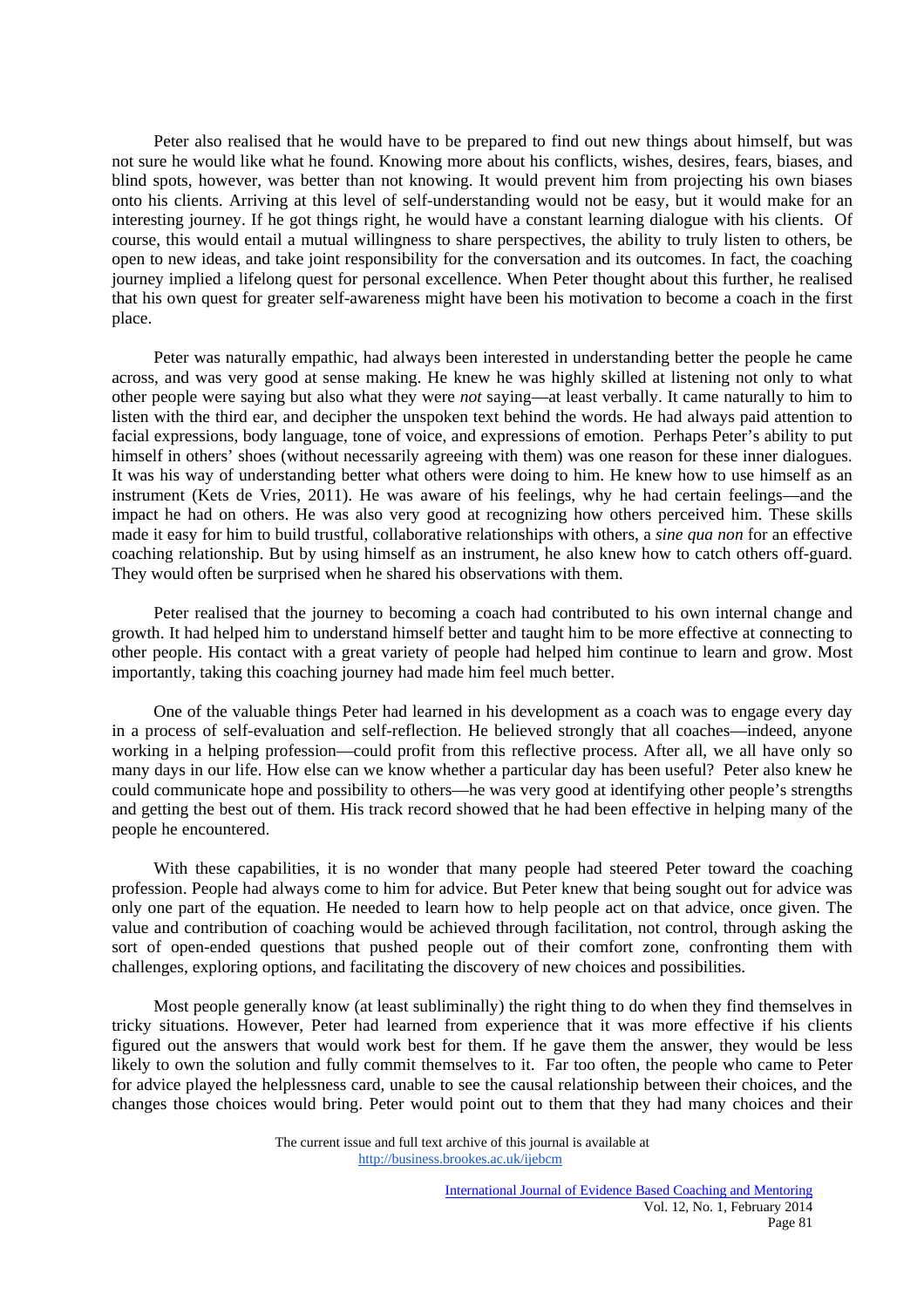assumption that they had no control over their life was wrong. The challenge was to help them assume a different mindset.

 Peter saw that interdependence and reciprocity were at the heart of the coaching process. Paradoxically, it is when we help others without any expectation of return that we invoke the power of reciprocity. It was largely a matter of timing. Going the extra mile for a client increased the client's sense of indebtedness and loyalty. And this was exactly the moment when the client would be more receptive to different ways of looking at once insoluble difficulties. But something more was required than good timing; the coach also needed to create a safe space in which the process could unfold.

 Being aware of all these things was one thing, but applying them was another. Peter was conscious of his insecurity. Did he really have what it takes? He often felt that others were much quicker at picking up significant themes and identifying the major drivers in a client's life. Peter had always wanted to make a difference though and coaching offered that opportunity. He had seen it make a huge difference in other people's lives and he had figured out that by helping others improve the quality of their life and achieve their goals, he would feel better about himself. Now, contemplating his next step into solo group coaching, Peter knew there was a real basis to his feelings of anxiety. A leadership group coach has to earn credibility with every new intervention. Activity and achievement were very different things and should never be confused. Peter would have to gain the respect of his clients quickly and he would be under pressure produce immediate results, always an unrealistic expectation. Short-termism in a long-term setting could have worrying side effects.

#### *A state of doing*

 Peter thought back to his first experience of a group coaching session, as a participant. Apart from his anxiety about what to expect, he had been nervous about what people would say about him. Most of the people he knew who had gone through a similar experience had been very positive about it; some said that, as a review of their leadership style, it had been one of the best learning experiences they had ever had. In the end, he had felt the same. With hindsight, Peter realised that that first group intervention had been the impetus for a number of important life changes, including becoming a coach himself. It had been a lengthy process. He started by enrolling in the specialized executive master program in coaching and consulting at INSEAD, which was longer than most. It had been an enlightening experience that involved two learning journeys. One was cognitive, learning more about psychological theory, career dynamics, leadership, family business, and organisational behaviour; the other involved an excursion—through an intense, personal psychotherapeutic intervention—into his own inner world. During the time in the program he learned an enormous amount about his strengths, weaknesses, personality, and drivers. It gave him the "AHA" experience that he had always wanted to be a leadership coach.

 To prepare himself even better for this new adventure, Peter began to see a psychotherapist on a regular basis and enrolled in a clinical psychology program to improve his skills. To learn more about group behaviour, he participated in a few group dynamic events. Finally, he decided to leave the organisation where he had been working as head of talent management to start his own coaching practice.

 With his network, it was not long before Peter had a fully booked coaching practice. But he realised he wanted to make a greater impact. To really influence the clients he worked with, and their organisations, he needed to become more familiar with group coaching—an intervention process that was both scary and exciting. Although he had become more familiar with group dynamics through various workshops, the next step was to understand group coaching better. Helped by people in one of the world's largest leadership development centres, he undertook a process of 'shadow' coaching—participation in a number of group coaching sessions under the supervision of experienced group coaches—a requirement for that institution for becoming a group coach.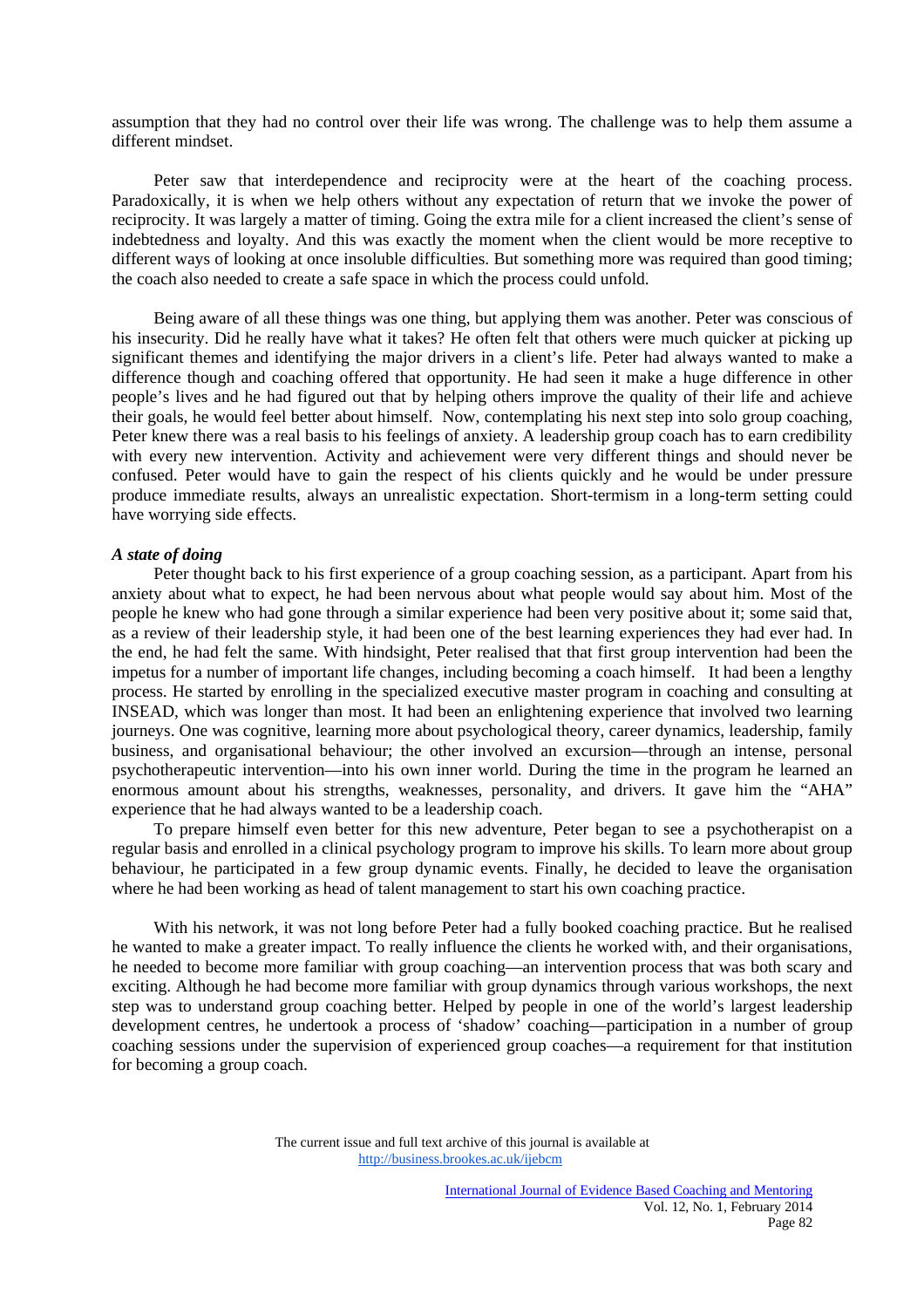It became clear that group coaching was going to be a much more complicated challenge than one-onone coaching. Would he be able to handle the group dynamics? He would have to make insightful observations that would contribute to the success of the process—but how insightful was insightful? Peter took comfort from the fact that he had done his homework. He knew the bio-notes of the five participants by heart. He had read up on the company's values, culture, structure, strategy, and leadership. He had also studied carefully each participant's results from a 360-degree feedback instrument, the Global Executive Leadership Inventory (GELI), paying particular attention to the written comments by anonymous raters (Kets de Vries, 2004). Finally, he reflected on the outcomes of the Personality Audit (PA) (Kets de Vries, 2005b), another 360-degree multi-feedback instrument that listed the names of the people who had done the ratings. Peter noted that the comments made by close family members were, at times, extremely revealing.

 When all the participants had arrived the coach did some introductions and explained why there was a shadow coach present. Peter was asked to say a few words about himself, which he did in rather humorously, despite his nerves. The coach then talked about the importance of confidentiality during the process, referring to the Hippocratic oath to "do no harm." She also pointed out the importance of time management—to ensure fair process, everybody should get an equal amount of time. To break the ice, the coach introduced an exercise in which each participant was asked to draw a self-portrait associated with themes such as head, heart, stomach, work, leisure, future, and past. They could use only symbols, no words. At first, the participants seemed uncomfortable about the assignment—some clearly thought it was childish—but after a little encouragement, and conscious that time was ticking by (they only had 20 minutes to complete the task), they got down to it. The self-portraits, with each participant's name attached, were then hung around the room.

 It was time to start the group coaching process. The coach had already identified the participant she wanted to start with. She had explained to Peter that she had singled out someone with an 'average' dossier, that is, his ratings were neither extremely high—which could evoke envy—nor extremely low—which could make him embarrassed or defensive. The volunteer participant embarked full-heartedly on the exercise, setting an excellent example.

 Before the session, the group coach had advised Peter to pay attention, not only to the person who was the subject of discussion, but also to the reactions of the group-as-a-whole. Their motto should be "Welcome the neuroses." Resistance should be seen as a sign that the coaching dialogue was on track and touching on important issues. She emphasized that working with client resistance, rather than trying to ignore it, or pushing it away, can help clients clarify their values and goals, and explore what will help or hinder them in making changes. An effective coach explores with clients (in a non-threatening way) what they don't want to hear, and makes them see what they don't want to see, so they can be what they have always known (at least, subliminally) they could be. But the coach also cautioned that it was important to "strike when the iron is cold." When the iron is too hot, the client may not be ready to hear what is said. As on many occasions, timing is everything. Often, it is can be better to keep your mouth shut even though interesting things are going on.

 The shadow coaching day passed very quickly. One by one the participants took the "hot seat," starting with the self-portrait to point out highlights and lowlights in their life story, and received other people's reflections on the results of the GELI and PA. Peter saw how careful the coach was to deal with negative comments in a positive, sometimes humorous way—and how many positive comments were made to cancel one negative one. As the day went on, the participants began to feel more comfortable with each other. The atmosphere in the room became less tense, even playful, and Peter realised that he had become part of the play. Occasionally, he asked the person in the hot seat challenging questions, to prompt greater insight. During the day, a number of skeletons came rattling out of the closet; interpersonal conflict was discussed constructively; and ideas were put forward about how the company as a whole could improve its way of working. There was even a moderate amount of discussion of the company's values; in addition,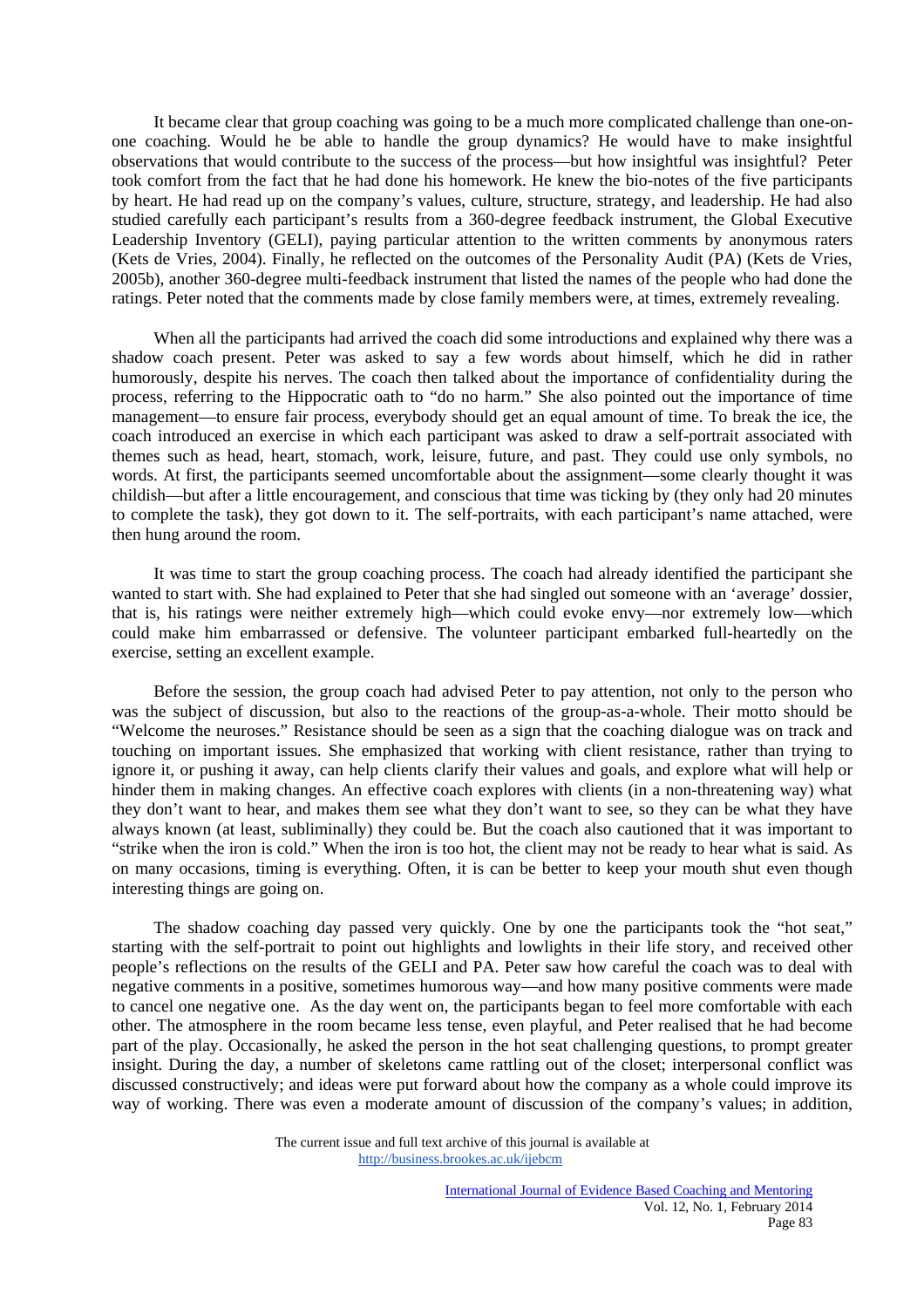structural themes such as organisational design were reviewed; and even a few strategic issues were put on the table.

 By the time the coach summed up, everyone in the room had a clearer idea of the issues they needed to work on. They all now had a leadership action plan signed off by everyone else. The session had helped the group members get to know each other better, even though some of them had worked together for many years. In the coffee break, some told Peter that it was the first time the members of the team had held really courageous conversations. They seemed much less guarded and to be communicating more openly with one another. The session had helped resolve ongoing issues within the team that were becoming circular and frustrating. A number of the participants had been aware of some of these issues for some time, but never really done anything about it. The hope was that, this time, things would be different—no more short-lived New Year's resolutions.

 To help them internalize their good intentions, the coach scheduled a number of conference calls during which they would discuss their progress, as well as a follow-up session where their action plans would be reexamined. In addition, each participant chose a "peer" coach from among the other group members whose task it was to keep them on track.

 After the session, the coach reviewed Peter's contribution. She complimented him on his observations during the session and also explained why she had acted the way she did at certain times. She told him that she was very satisfied with the way he had handled his role as a shadow; how it had contributed to a successful experience for the group; and that she thought he would excel at this kind of work. She encouraged him to trust his intuition more and noted his ability to tolerate ambiguity and paradox, without having the urge to rush to closure. In short, she said, "You've got what it takes."

 Afterwards, Peter realised that the coach had not said anything about the remarkable fact that after nine hours, a group of relative strangers had bonded, developed greater trust in one another, and were set to have a much better working relationship in the future. He reflected on how group coaching (especially in company-specific programs) could be an excellent way of making organisations strategically more agile. This was a great way to create a truly networked organisation and a highly effective way of minimizing the kind of paranoid thinking that was so likely to occur in virtual, highly diverse groups. A group coaching intervention could be a milestone in creating a 'boundaryless' organisation—one that would go beyond the silo mentality so prevalent in many complex organisations. From what he had witnessed he could see that this kind of intervention could lay the foundation for real information exchange. It once more dawned on him that setting up a data bank alone would not be enough to create a more agile, learning organisation. Unless the data were shared—by people who trust one another—nothing would really happen.

 But why had all this happened? What was it about the process that made it so effective? How was it possible that the exchange of stories about the vicissitudes of five individuals' personal and professional life could, in such a short time, be a catalyst for change? It was really a conundrum.

#### **2. Learning from experience**

 At INSEAD's Global Leadership Centre (IGLC), where the author pioneered the group coaching intervention method used in this case study, we have all been very agreeably surprised by its success. The outcomes have been much more impressive than we had originally imagined. The leadership coaches connected with the centre (and other institutions interested in the group coaching intervention process) have been delighted with the impact of this intervention method, which goes far beyond the creation of individual action plans, particularly for company-specific programmes.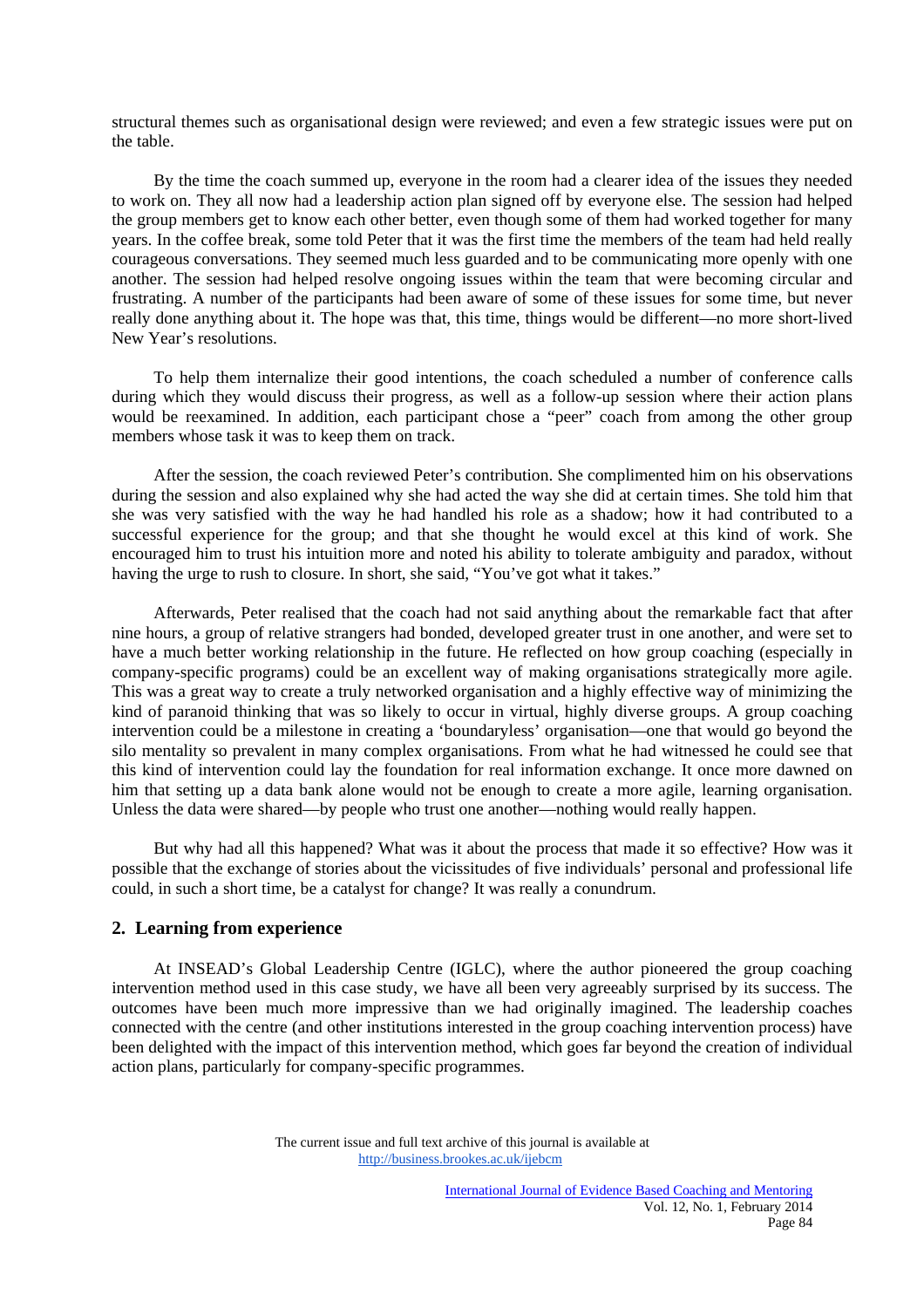In its early days, the conundrum was that getting people working in the same organisations to talk about their life relatively intimately could have negative consequences; there was bound to be fear of selfexposure and lack of reciprocity, and possibly a variety of paranoid reactions. But concerns turned out to be unwarranted. Group coaching at INSEAD is a numbers game—by now more then 15,000 executives (from all over the world) have gone through the experience—and looking back at a long history of interventions, the problems encountered have been minuscule.

 One extremely gratifying experience for the leadership coaches has been the participants' reactions. Very often, they have hailed the leadership group coaching intervention as the best thing that happened to them during an entire executive program. Even better, they complained that it had been too short. If the ratings and written feedback are to be believed, it seems to be an excellent learning experience for almost all the participants who have gone through the process. In many cases, the executives contact the coaches much later to thank them, saying how instrumental the event had been in creating a tipping point for making major career and life decisions. When the coaches would get together at the end of the day to discuss what had happened, often, they would express their surprise at people's revelations; they would talk about feeling privileged to help these people move forward in their life. However, I rarely used to hear them talk about why this particular process worked so well. Rarely was much insight provided about its dynamics.

 Because I was very pleased with the results, for many years, I didn't explore the matter any further. Without really knowing what we were doing, we seemed to have stumbled on an intervention technique that proved extremely effective at creating inflection points in executives' lives. But after a while I started to feel uncomfortably dissatisfied. The reason why this process worked needed to be explored further. Were there elements of the design of the intervention process that made a difference? As I talked to many coaches about their experiences as a group coach I built up a composite experience and the case example of Peter can be viewed as representative of what happened to many of them.

#### *Sense-making*

 When I started the group coaching intervention method on a larger scale, I would tell other leadership coaches that I didn't believe in a cookie-cutter approach to coaching. Although standardization has its advantages, I felt strongly that all coaches should approach group coaching in the way that best suited their personality; they should do what they were most comfortable doing. One recommendation I made (particularly in the case of very short interventions) was to use one or two multi-party feedback questionnaires to help jump-start the coaching process. The first is the Global Executive Leadership Inventory (GELI), which was developed at INSEAD and touches on the dimensions that most organisations list among their specific leadership competences. Another is the Personality Audit (PA), which combines feedback from people at work with feedback from partners, siblings, children, and close friends. Their feedback could have great emotional impact and become a tipping point for change. I also recommended ice-breaking exercises, like the self-portrait, which help create a safe space "to play" (Winnicott, 1958, 1971). I had always been interested in how Winnicott used the squiggle game, a pencil-and-paper technique he devised as a method of communicating with children to elicit their thoughts and feelings. The selfportrait was a logical continuation of this game. But apart from these suggestions, it was up to the coach to make the day a memorable learning experience.

#### *Plato's cave: the clinical paradigm*

 I also strongly advocated applying the clinical paradigm to group coaching whenever appropriate. The clinical paradigm is a specific way of looking at human phenomena; metaphorically, it is a lens through which to explore people's inner theatre. To elaborate, many of the thoughts, feelings, and memories that float in a twilight zone between reality and fantasy; they may be blocked from consciousness and beyond our immediate awareness. The question becomes, how to bring these aspects of human functioning to the surface. I have found the clinical paradigm a highly effective way to go beyond the obvious and make them visible. It can help us understand better the irrational, sometimes darker aspects of personality functioning.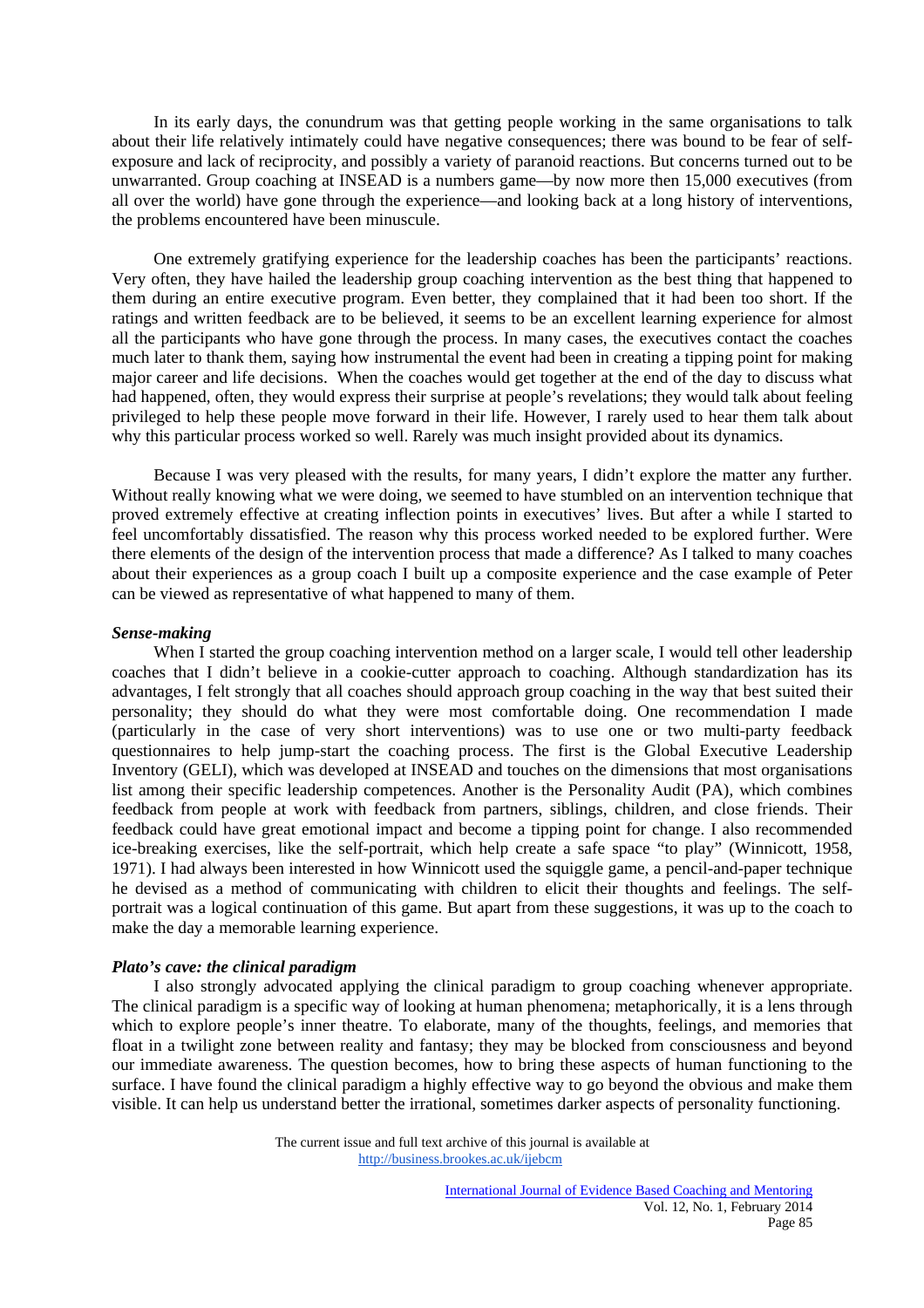When the clinical paradigm is used as a conceptual framework to promote insight and change, people are made aware of a whole other world that co-exists with the world of reality and rationality—a world that may not yet be part of conscious awareness. Looking through this clinical lens helps us discover a world of fantasy, dreams, and daydreams, all representing forces that create another reality. Applying this lens adds a deeper and more nuanced understanding to intra-personal, interpersonal, group, and organisational phenomena.

 Twenty-four centuries ago, Plato alluded to this twilight zone between reality and fantasy in his fable of the prisoners in the cave. In this story (found in *The Republic*), he presents one of the most famous images in the history of philosophy to illustrate how to differentiate between reality and fantasy. Plato compares most people to prisoners who are chained in a cave in such a way that they cannot turn their head. They are completely ignorant of the world beyond the cave and all they can see is the blank wall in front of them. Behind them, a fire burns and puppeteers walk between the fire and the prisoners holding up puppets that cast shadows on the wall of the cave. Because they know no better, and are unable to see the puppets passing behind them, the prisoners ascribe forms to the shadows.

 According to Plato, the shadows are all the prisoners know of reality—a one-dimensional, shadowy appearance. However, if the prisoners were suddenly to be free of their chains, and could stand up, turn round and walk toward the fire, they would recognize the puppets and puppeteers as real and solid, even though before they had been only shadows. And when they left the cave altogether, and stepped into a new, exciting outside world, they would see colors and shapes. They would, literally, see the light and it would all make perfect sense. Unfortunately, if those prisoners who had seen the light went back to the cave to share their new knowledge with the others, they would find it difficult to explain what they had seen. Nobody would understand or believe them. How can the prisoners in the cave become aware of a world of light beyond the shadows they perceive? How can they be made aware of another reality?

 The chained prisoners in Plato's cave are symbolic of the human condition. Most people are relatively ignorant about human behaviour and, like the prisoners in the cave, are comfortable with their ignorance, because it is all they know. Some however, are not satisfied to remain in this state. They want to penetrate the darkness. They want to be unchained, to turn their heads, and leave the cave. When we first begin to distinguish reality from illusion, it can be frightening, and because of this there will be always some people who prefer to stay chained and choose to remain ignorant. But most, once they discover it, opt for exploring a multi-dimensional life in glorious Technicolor.

 In the context of leadership development, if we want to help people change their actions or behaviours, we need to step out of Plato's cave into the light. This is what happens when we apply the clinical paradigm. It helps us examine and reflect on our own behaviour, the behaviour of others, and the interrelationship between the two. We all possess a rich inner theatre, in which the key figures and experiences that influence the development of our personality take centre stage. The insights provided by a journey into that inner theatre could become stepping-stones to change.

The clinical lens consists of a number of premises:

1. It helps us understand that rationality is an illusion. Seemingly irrational behaviour is a common pattern in our lives, although it will always have a rationale, or meaning, to it. We need to become aware of the fact that very little of what we do is random. All aspects of our psychological makeup arise from specific causes or forces. Understanding the rationale about specific behaviour patterns is critical to making sense of our own and other people's inner theatre—the core themes (or script) that affect personality, behaviour and leadership style.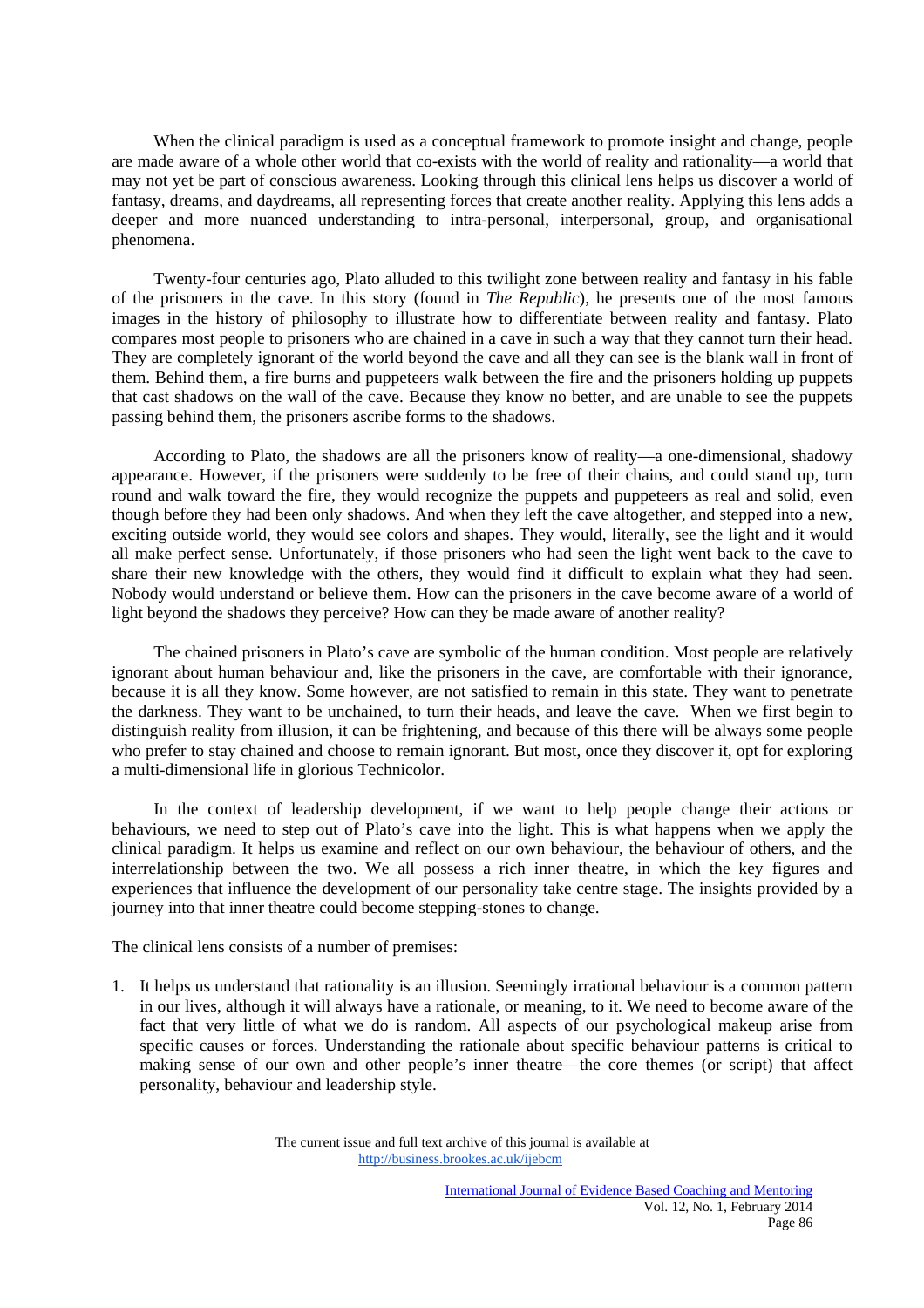- 2. To add to the mystery of human character, what we see is not necessarily what we get. Much of what happens to us is beyond our conscious awareness and unconscious forces drive most of our behaviour; this is not particularly comfortable to know. To have a better understanding of these unconscious patterns, we need to explore our own inner desires, wishes, feelings, and fantasies. But we also need to be prepared to take this inner journey.
- 3. We need to accept that we all have blind spots. There are many things we don't want to know about ourselves and we use various defensive processes and resistances to push these problematic thoughts away. However, many people derail (and take others with them) due to the blind spots in their personality. Exploring why we avoid distressing thoughts and feelings gives us a snapshot of our own personality and that of others. We need to accept that inner dissonance is part of the human condition.
- 4. The past is the lens through which we can understand the present and shape the future. All of us are the product of our past and there is continuity between the past and the present. We are inclined to view the present through the microscope of past experiences. Behind the curtain of the self, we all have a rich tragedy-comedy playing out on our inner stage, with key actors representing the people we have loved, hated, feared, and admired in our lives. Here we find memories and desires that are connected with emotions, some positive, some negative. As our personality structure depends on our genetic endowment and the developmental outcome of our early environment, to make sense of our behaviour we must explore our interpersonal history, including our original attachment relationships.
- 5. To gain a better understanding of others and ourselves, we need to identify the recurring themes and patterns that come up in connection with these key figures from the past, and explore any repetitive attempts to avoid distressing thoughts and feelings. To make sense of what makes us behave the way we do, we need to explore our interpersonal relationships. Adaptive and non-adaptive aspects of our operational mode will be affected by how our original attachment relationships—the relationships with our first caregivers—have evolved. These themes will be reactivated in the relationships we have with the people we deal with in the present. These transference or counter-transference reactions can be viewed as repetitions of relationships that were important in the past, but may now be acted out inappropriately in the present. They will affect our leadership style, the way we make decisions, and many other aspects of our work, as well as non-work-related parts of our lives.
- 6. Nothing is more central to who we are than the way we express and regulate our emotions. Our emotions shape and influence our identity and behaviour. Intellectual insight is not the same as emotional insight, which touches us at a much deeper level. Emotions play a vital role in shaping who we are and what we do. Paying attention to emotions is an essential part of transformational processes.
- 7. In addition, motivational need systems determine our personality. The motivational need systems that represent the interface of nature and nurture create the tightly interlocked triangle of our mental life (the three points of which are cognition, affect, and behaviour). Briefly, there are five basic motivational need systems, a number of which impact the workplace only peripherally. The first encompasses our physiological requirements, such as food, drink, excretion, sleep, and breathing; the second our need for sensual enjoyment and (later) sexual excitement; the third our need to respond aversively to certain situations through antagonism or withdrawal. In addition to these, there are two systems that impact the workplace directly and powerfully: the need for attachment/affiliation and the need for exploration/assertion. Our essential humanness is found in our need for attachment/affiliation—in seeking relationships with other people, and in striving to be part of something larger. The need for attachment drives the process of engagement with another human being; it is the universal experience of wanting to be close to another, to have the pleasures of sharing and affirmation. When this need for intimate engagement is extrapolated to groups, the desire to be associated with others can be described as a need for affiliation. Both attachment and affiliation play an emotional balancing act by confirming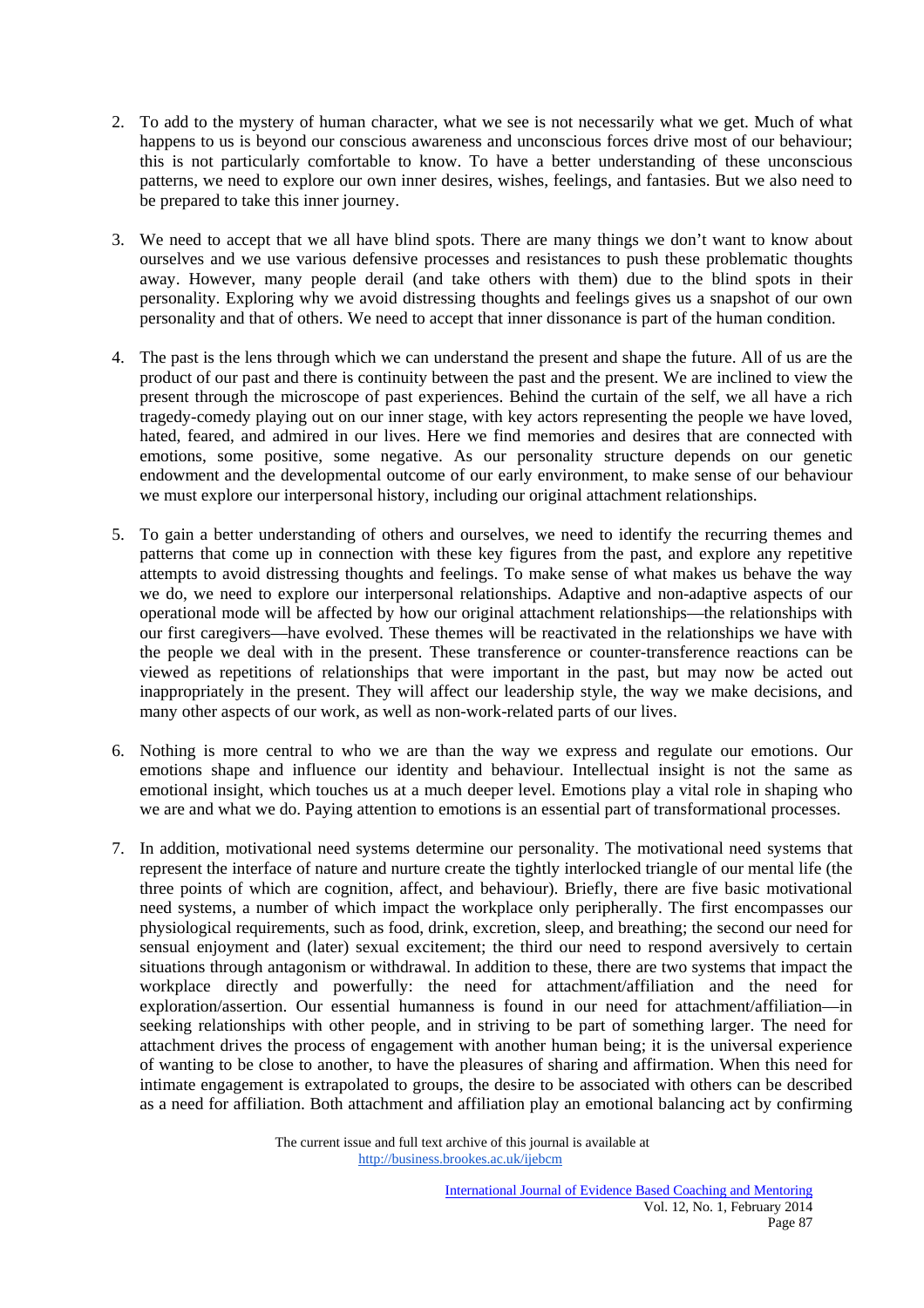our self-worth and contributing to our sense of self-esteem. The other motivational need system that is crucial for the workplace—the need for exploration/assertion—involves the ability to play, think, learn, and work. Like the need for attachment/affiliation, these needs begin early in life. Playful exploration and manipulation of the environment in response to exploratory-assertive motivation produces a sense of effectiveness, competency, autonomy, initiative, and industry.

 Applying the clinical paradigm in coaching situations helped me to tease out the central interpersonal role in which clients consciously and unconsciously cast themselves. It also gave me an investigative method of identifying self-defeating expectations and negative self-appraisal, as well as outdated perceptions of the self. In coaching situations, I needed to make clients realise that what may have been effective behaviour at the age of 12, could be highly destructive at the age of 40. The clinical lens also enabled me to make sense of the prevailing group dynamics—the defensive patterns that manifested themselves within the group-as-a-whole.

 Although the clinical paradigm was a great help in better understanding intra- personal, interpersonal and group dynamics, I started to wonder about other possible levers for change. What were some of the variables that made group coaching interventions such a success? What was the X-factor that group coaching provided? To help me better understand the process I embarked (with the help of a number of colleagues) on various research projects. I was trying to capture their intuitive knowledge of the coaches the unknown knowns. The results of these projects were a series of edited books on coaching: *Coach and Couch* (Kets de Vries , Florent-Treacy & Korotov, 2007), *The Coaching Kaleidoscope* (Kets de Vries, Guillen, Korotov & Florent-Treacy, 2010), and *Tricky Coaching* (Korotov, Florent-Treacy, Kets de Vries & Bernard, 2011)—books in which many coaches using the group intervention method reflected on their experiences. I also wrote *The Hedgehog Effect* (Kets de Vries, 2011) that focused on the dynamics of group intervention. My work on these four titles helped me to identify several forms of intercession that all of us had been practicing in the group coaching process.

#### *The power of groups*

 Working in groups can be like navigating a way through a field of icebergs: much of the danger lies hidden below the surface. The iceberg is a very appropriate metaphor as it helps people visualize the overt and covert interpersonal dynamics that affect group work. While one-on-one coaching can be complex enough, the challenges become much more pronounced in a group coaching setting. The coach is constantly faced with conundrums. He or she has to digest and metabolize a myriad of dynamic, fluctuating and multidimensional projections that represent group members' intersubjective experiences at various developmental levels. If the group is going to progress (not regress), the coach needs to a safe container for all this emotional and cognitive debris and create an ambiance where participants can explore their feelings and challenges without the fear of judgment or rejection. The coach has to construct a safe, transitional space for the participants, where they have permission to talk about issues they never had the opportunity to confront before.

 If this containment is satisfactory, the participants will be able to fully experience themselves, having found a space where the intolerable is tolerated. Such a safe space allows them to be in touch with *all* of what they really are in an honest and authentic manner. Being in such a safe space encourages participants to let go of previously repressed parts of themselves. It also makes them realise that their lives are not solely determined by fate, their personal history, or their genetic inheritance; it is also *self*-determined through their own free will. They have a say in the matter.

 I have learned from experience that two dynamics occur simultaneously in group interventions. In the first place there are the dynamic processes applicable to the person in the hot seat whose life and career is being discussed. Simultaneously, there are also 'cloud issues' in the room—by this I mean the themes that the group-as-a-whole brings to the table (Kets de Vries, 2011), themes that as it were floating in the clouds.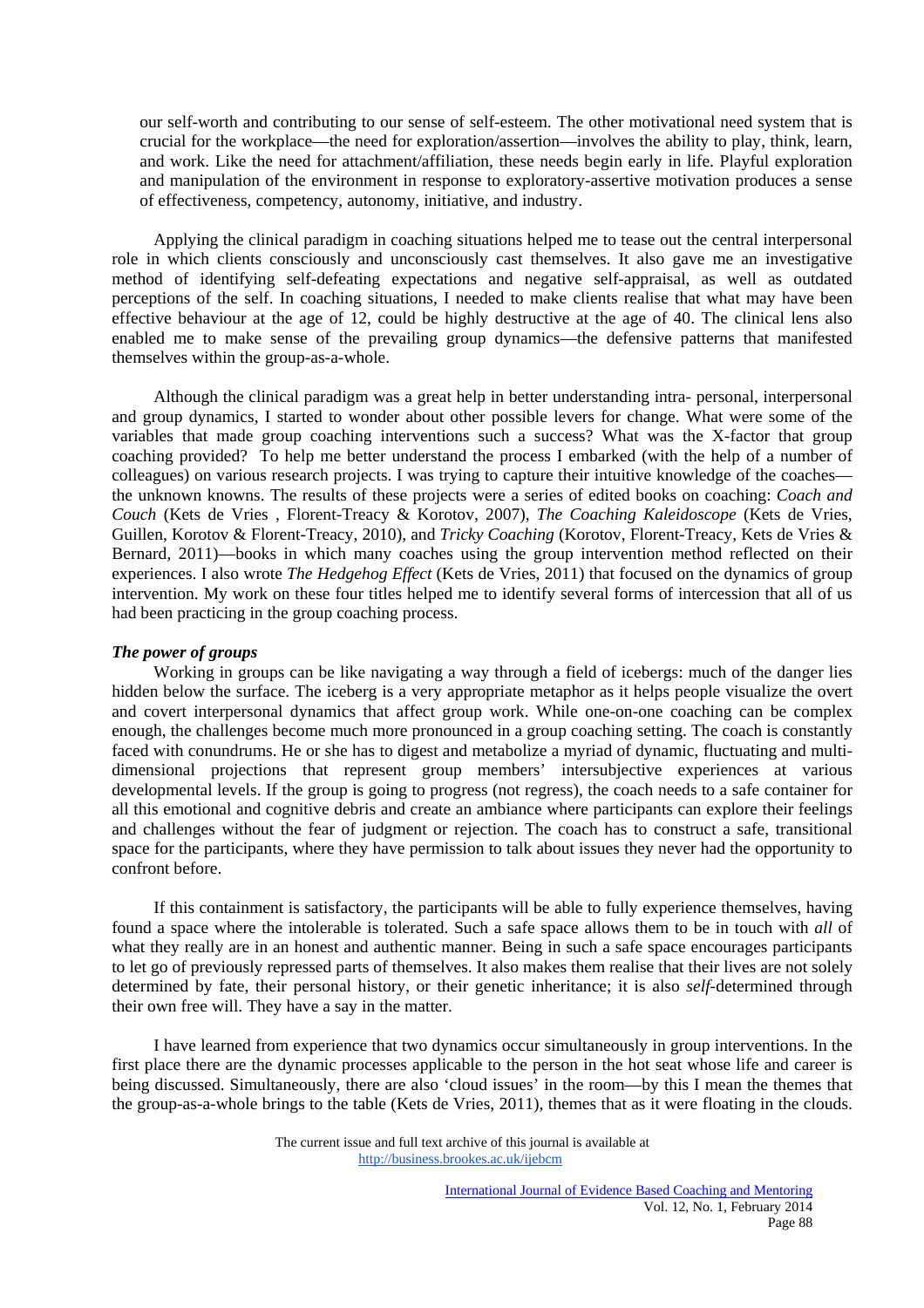Often these cloud issues remain untouched. However, I observed that some of the more sensitive (and more effective) coaches would address these cloud issues during a group session, when appropriate: this often happened when the group discussion seemed to have come to a halt. Cloud issues would usually involve the unfinished business of one or more of the participants, issues that had become contagious like envy, jealousy, lust, rivalry, fear of abandonment, shame, guilt, and fear of engulfment.

 I began to realise other psychodynamic processes were taking place during a group coaching process, consciously or unconsciously—processes that produced tipping points for change. For example, if a relatively safe, playful space has been established, a number of things can occur:

1. A group or team intervention provides a context for cathartic experiences. For some members, a group is an audience as they get things off their chest; it can become a forum, at least figuratively, for emotional cleansing. Some participants are instrumental in bringing repressed feelings and fears to consciousness. Expressing the things that trouble us, instead of stubbornly holding them back, can be an extremely powerful emotional experience. However, proper containment of these emotions by the group coach and members of the group is essential to making such a catharsis a significant experience. However, there has to be a caveat here. Catharsis may not in itself have a beneficial effect. There are occasions when it can be counter-productive, in particular if it occurs at the wrong time or place. Under the right circumstances, however, it provides an opportunity to re-experience and transform deeply troubling or repetitive life experiences, helping an individual understand better why certain psychological wounds have been so troublesome. From psychotherapy research we know how important simple listening is in helping clients to move forward.

2. While listening to other people's life stories, participants may come to realise that they are not alone in their confusion and that others, too, struggle with similar problems. This realisation can bring a great sense of relief. The "join the human race" effect has great benefits. Mutual identification with specific problems offers many opportunities to discuss alternative ways of dealing with them.

3. Use of the clinical paradigm can set in motion a whole process of association about why the participants have been doing things in certain ways. Is that the only way? Is a behavioural repertoire that was extremely appropriate at one point in time, still effective now? Encouraged by the group members, these kinds of reflection can lead to a willingness to experiment in doing things differently and create new hope for the future. Participants realise that there are ways to get unstuck. In many instances, this kind of selfunderstanding and insight moves people a long way along the road to change.

4. Every presentation, not just their own, offers participants the opportunity for vicarious learning. They soon realise that learning does not only occur through direct participation in dialogue; they can also learn vicariously, by observing and listening to others' stories. This kind of learning implies retaining and replicating effective behaviour observed in others.

5. The interpersonal learning process can also be instrumental in detecting and correcting distortions in self-perception. There are always team members who are admired because of the way they deal with life's adversities. They become role models, the kind of people we would like to emulate. Imitative behaviour or identification with the other—is an important part of the interpersonal learning process and a force for change. Identification involves our associating with or taking on the qualities, characteristics, or views of another person or group. In this way we may assimilate an aspect, quality, or attribute of the other, and be transformed, wholly or partially, following the model the other provides. However, we need to be aware of the fact that identification is not necessarily a conscious process.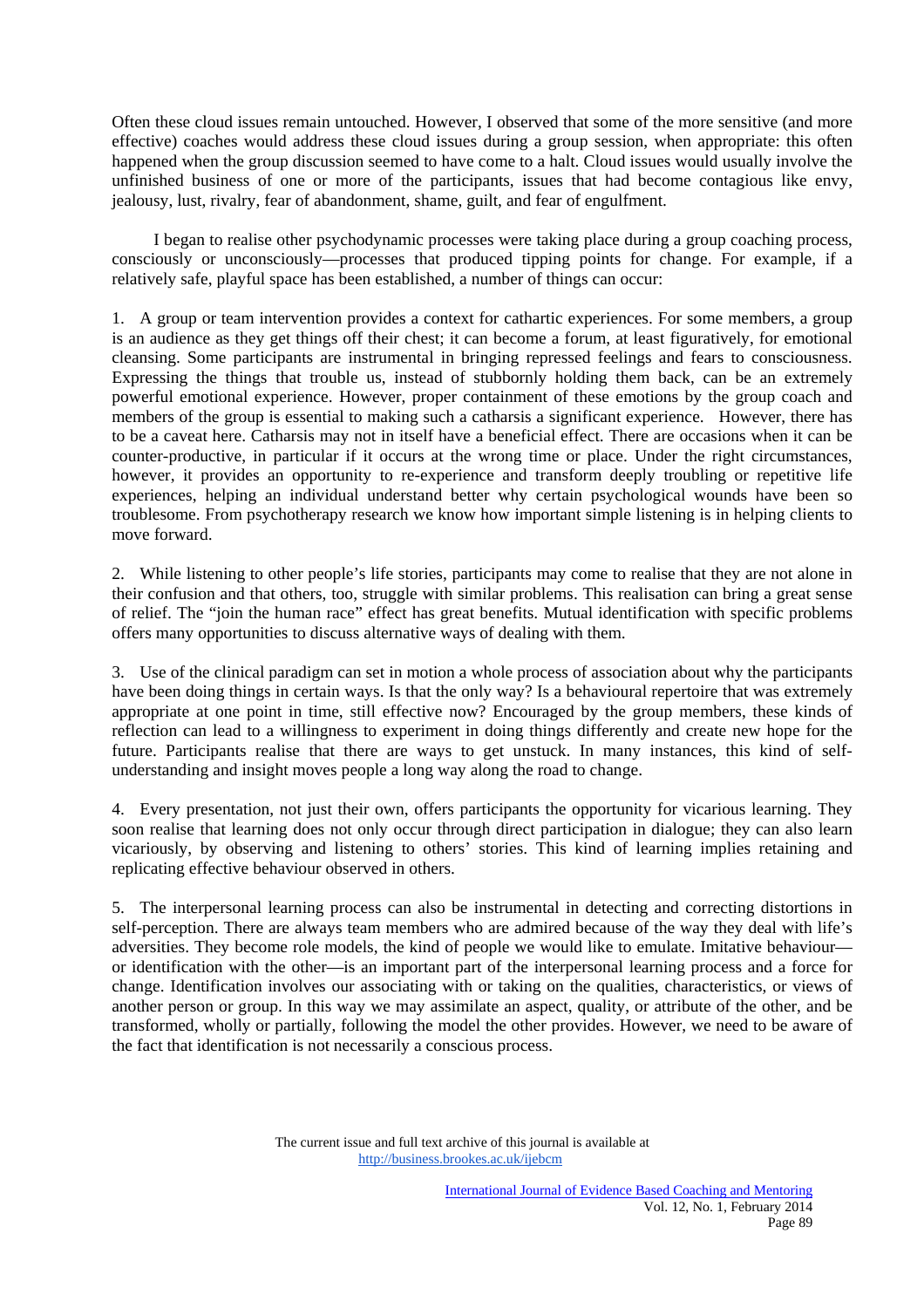6. Participants become a real community, members of a tribe that has gone through the same emotional experience. Tribes-people draw on a great deal of mutual support whenever one of them embarks on a new challenge. This feeling of social belonging can be a very powerful catalyst for change.

7. A group setting is also an opportunity to disseminate information about different aspects of human functioning. Occasionally didactic instruction by the leadership coach can be beneficial, although it should be given sparingly. Explanation, clarification, and even direct advice about certain events within the team can reduce anxiety, and establish a modicum of control when there is a troublesome problem. However, that it is not just the coach who will offer suggestions; members of the team will do the same. And here again, the process of vicarious experience can be very powerful. As I suggested before, it is inevitable that members of the group will find associations with their own situation in individual members' presentations. They might suggest taking a different approach and exploring other ways of going about things. Within the team setting, information can be shared about psychological problems, illness, and attaining a healthier work-life balance. By giving advice, they also help themselves and guidance activities can make the team function better.

8. A further positive force for change can be the altruistic motive, or the desire to put the needs of others above our own. While helping for helping's sake—the genuine desire to make things better for others—may seem selfless; ironically it can have some selfish side-effects. The act of giving to others can have numerous personal benefits. It feels good to be important to others, but more than that, there seems to be a link between being helpful to others, and living a longer, healthier, happier life. Helping others can have a therapeutic effect, contributing to our sense of self-respect and well-being. The initial rush from the 'helper's high' may be followed by a longer-lasting period of improved emotional health. Altruism prompts team members to credit fellow-members for having helped them to deal better with life's adversities. Learning through the influence of interpersonal relationships plays an essential role in making teams and individual members more effective. The willingness of team members to have courageous conversations with each other can be extremely illuminating. Team members are very well placed to point out others' dysfunctional character patterns. Offering to work on these with other members of the team can be a great incentive for change. Constructing our self-regard through the positive appraisals of others is an important component of learning.

 Many of these psychological dynamics seemed to be contributing to the effectiveness of group coaching. In getting the process off the ground, however, much depends on the ability of coaches to use the clinical lens effectively and discreetly. They need to be very skilled at using themselves as instruments.

 Many years ago, I was engaged in a research project that necessitated a visit to the island of Newfoundland in Canada. Just offshore there are a number of small islands that rise like citadels out of the sea and house millions of seabirds. Among these are the common murres, birds that fly quite fast but are not very agile due to their short wings; they move better underwater, and are excellent divers. Each female murre lays one egg on a tiny ledge of rock, hundreds or even thousands of feet above the sea. The ledges that form these breeding colonies are packed with murres, each pair guarding their one egg. After three weeks, the eggs hatch. Now the murre parents have a new challenge, feeding a chick that likes its fish fresh, not regurgitated. Four weeks later, the ledges are getting very crowded; it is clear there is no future there for the fledglings, who have literally to make a leap of faith. Encouraged by the parent birds below in the sea (they choose a time when it is almost dark so that they are safer from predators), the young murres are expected to jump off these high ledges, and become seafarers. I see a strong parallel here with group coaching. Like the murre parents, leadership group coaches need to help their clients get off that ledge, take a leap of faith, and create a better life.